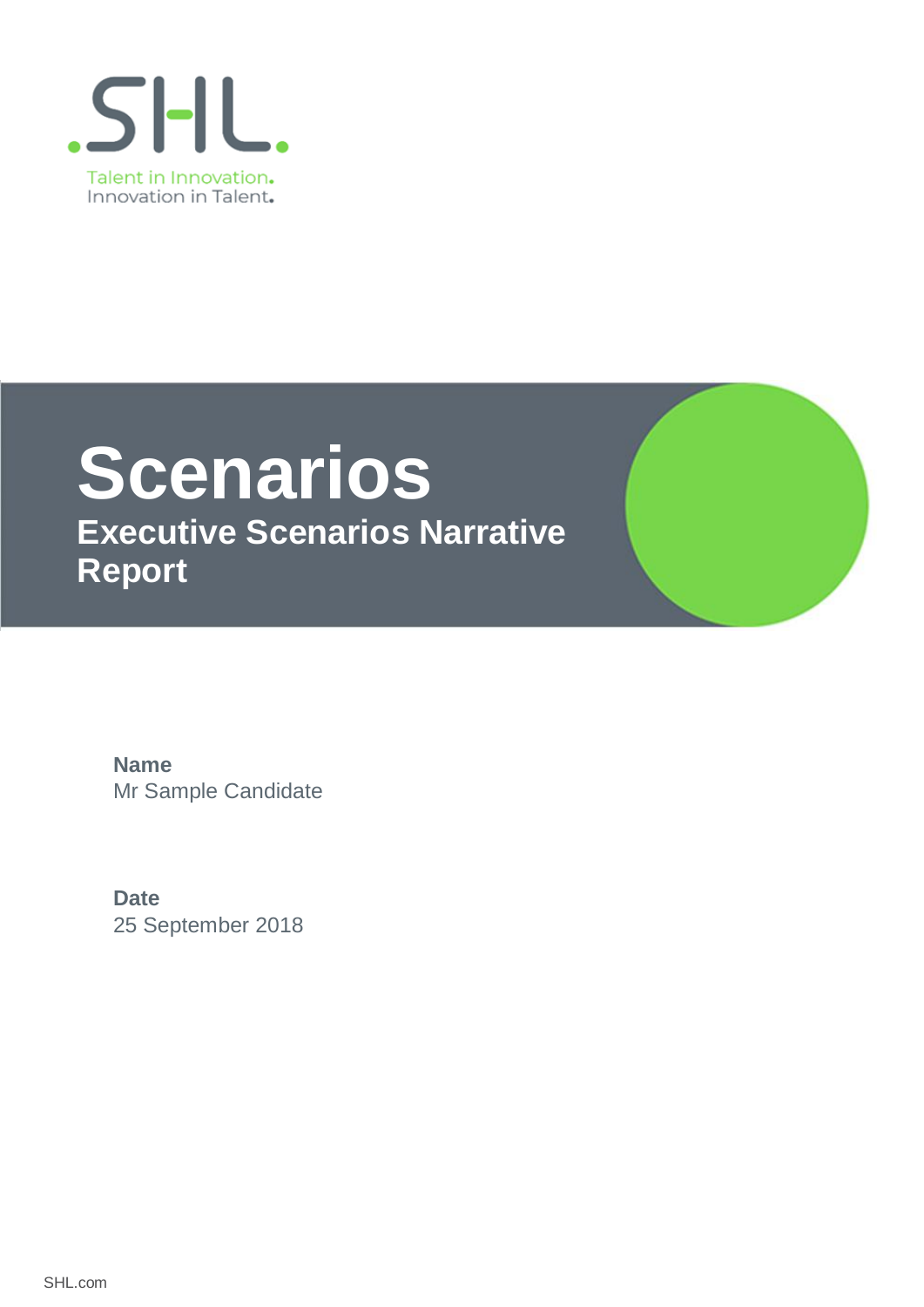## Introduction

Executive Scenarios assesses Managerial Judgement at executive and senior management level. It assesses an individual's ability to evaluate 'real' high-level challenging managerial situations and decide on appropriate and effective ways of handling them. It assesses an individual's ability to weigh up new challenging situations and to identify or make sound judgements in dealing with these situations. Each situation is presented as a realistic executive-level scenario and the individual then rates a set of possible responses in dealing with the scenario. The individual's rating is compared against the optimal rating (correct answer) for each of the responses, and this enables this report to provide specific and detailed feedback.

This report is in two sections. The first section presents an overview of your performance, as a profile. The second section presents feedback of the main scale and three subscales from the profile, together with narrative interpretations and analysis of your performance on each of the three subscales including detailed feedback based on your particular responses to the test.

This report should be treated confidentially. The shelf life of the information contained in this report is considered to be 12 months, depending upon your work role and personal circumstances.

## Comparison Group

Group 1: Composite Manager/ Senior Manager Group USE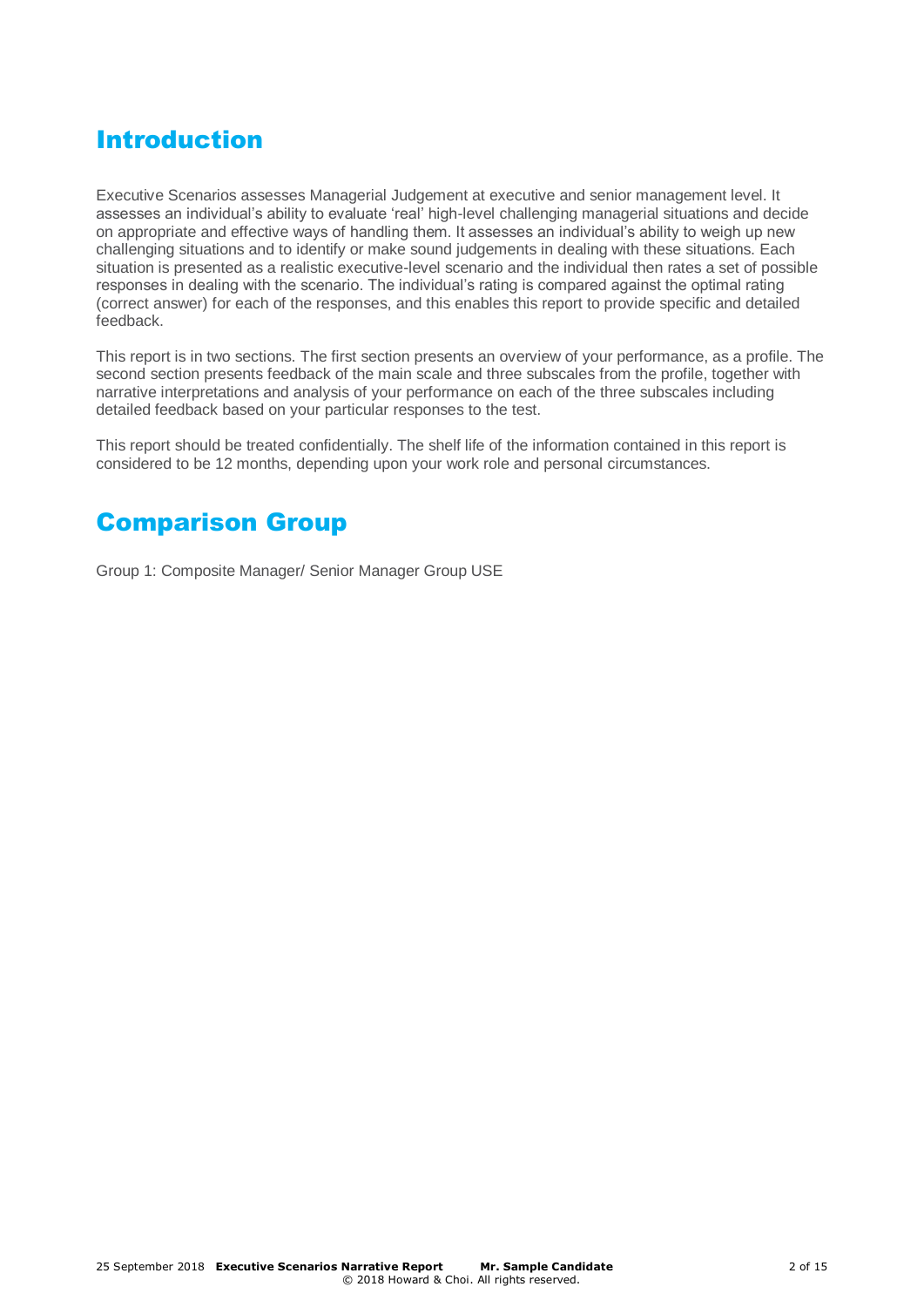## Executive Scenarios Profile

The overall Managerial Judgement scale provides an assessment of your current level of judgement. Individuals who score strongly on the scale are demonstrating practical managerial judgement, and are therefore more likely to cope well with the demands of a real life executive or senior manager role.

This scale is broken down into three areas or sub-scales, Managing Objectives, People Management and Corporate Management. Each of these sub-scales examines Managerial Judgement in a more specific area than the overall scale.

These three sub-scales and the overall scale are scored against a set of correct answers. Research shows that the nearer an individual's responses are to these correct answers, the higher their level of managerial effectiveness.

### **Managerial Judgement**

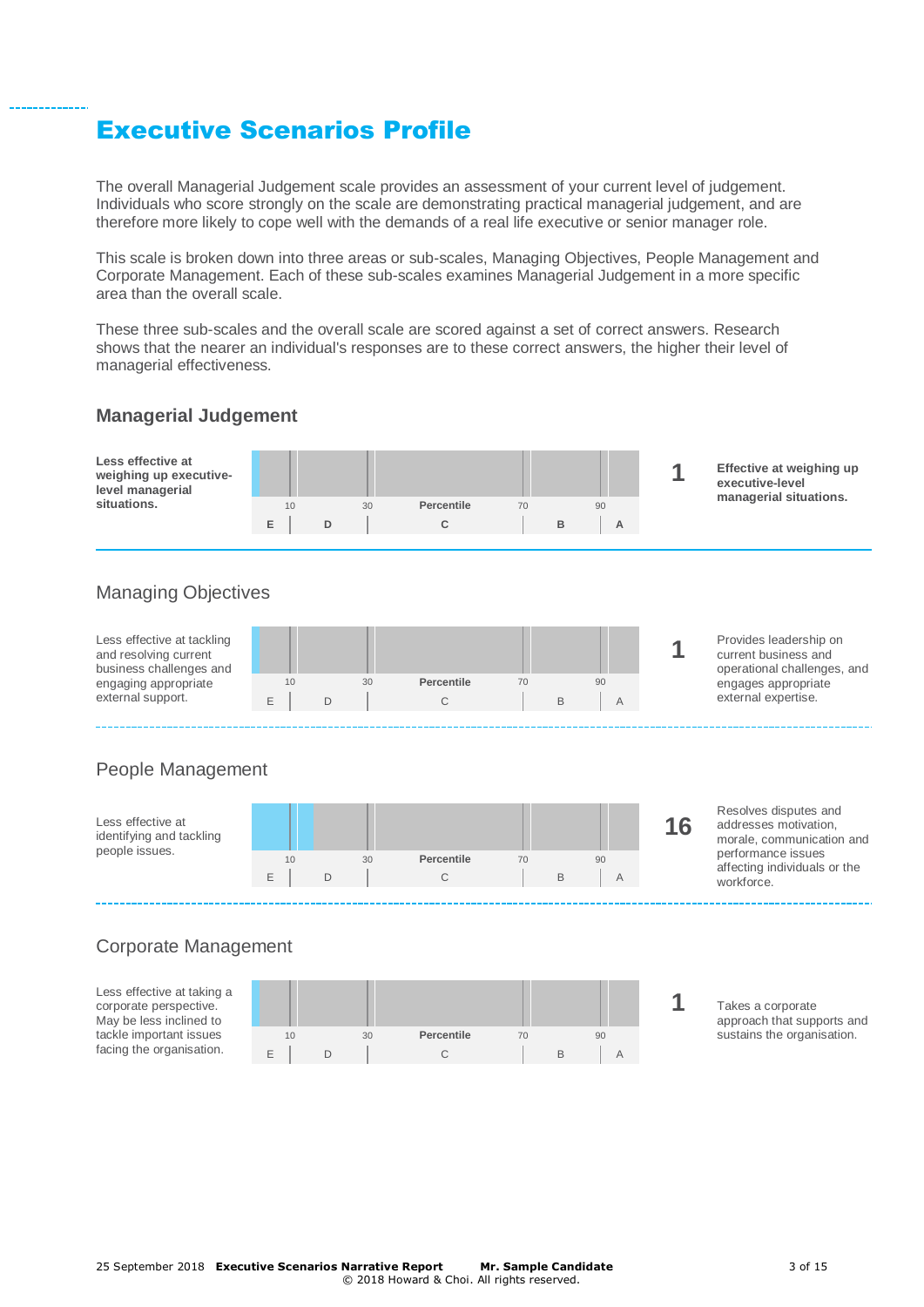## Feedback Report

#### **Managerial Judgement**

Executive Scenarios measures Managerial Judgement at senior level – an individual's ability to weigh up "real life" senior management situations and decide on appropriate and effective ways of handling them. Performance on all the questions in Executive Scenarios is used to provide a broad, general assessment of this skill. The scale gives an assessment of your ability to cope with a range of senior manager situations typically found in medium-sized or large organisations.

Taking into account your responses to all the questions in the test, and comparing you with the group, the indication is that there is considerable scope for you to develop your managerial judgement. This may be because you have had little experience of dealing with real-life senior management situations, or perhaps because you tend not to reflect greatly on the longer term impact of your actions as a manager. You might benefit from considering the consequences of your actions on the systems and people around you. You might also benefit from taking time to consider what you have learnt from your past managerial experience.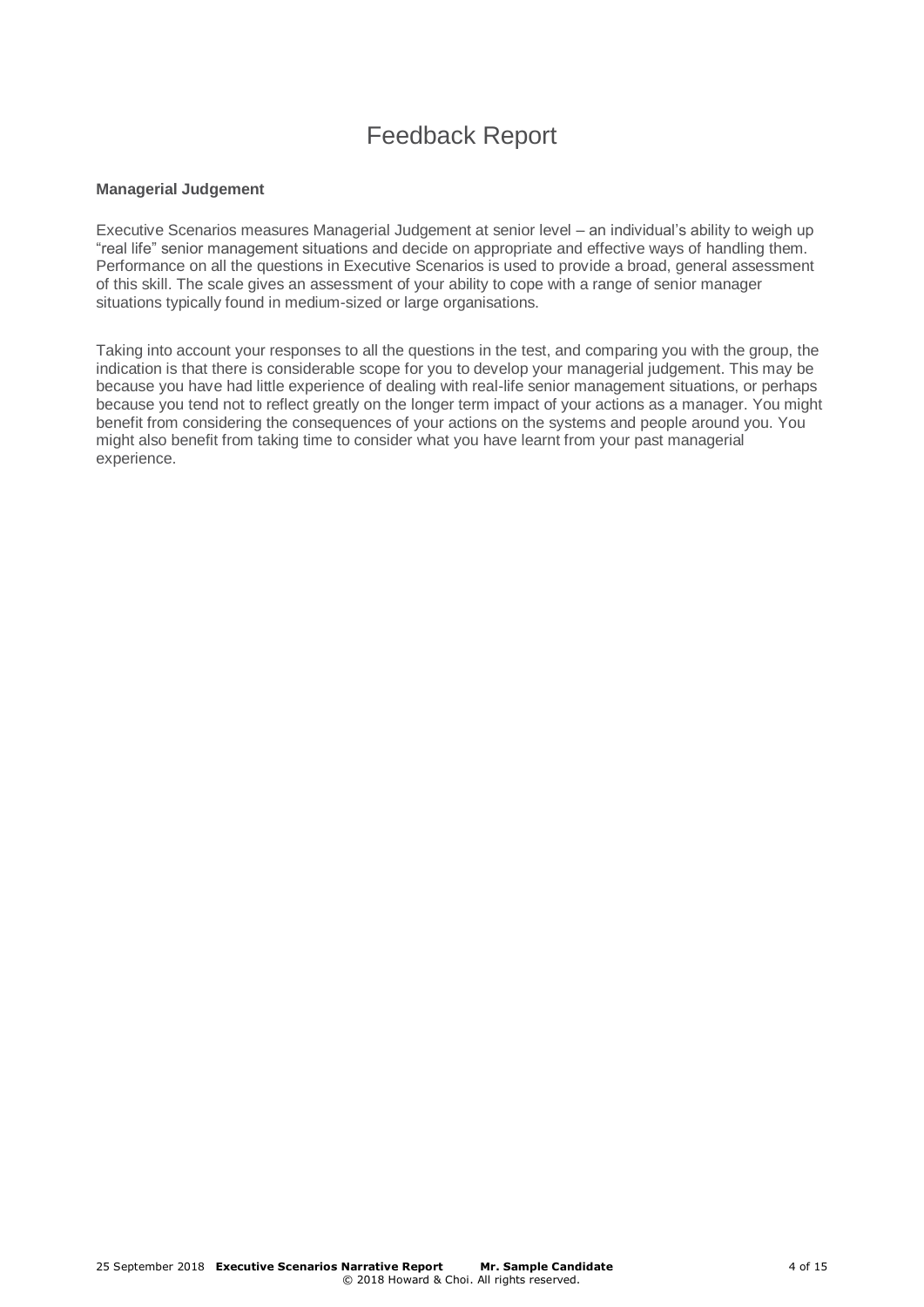## Managing Objectives

The Managing Objectives subscale measures an individual's ability to take practical and pragmatic action to deal with current objectives-based issues, challenges or crises, so that operations and key company activities/initiatives remain on track. This often involves building relationships, resolving issues and addressing others' concerns. The subscale also measures an individual's ability to reach out for and use appropriate external expertise when tackling these challenges.

It includes:

- the ability to make timely decisions to direct operations, progress business plans, manage priorities, ensuring wider strategic objectives are met
- the ability to address emerging issues, either within the business or within business collaborations, by building relationships, resolving issues and addressing others' concerns
- the ability to look beyond the organisation to outside expertise when tackling issues
- the ability to understand how dealing with current issues impacts on the organisation's performance and wider strategy

Compared to the group, it appears that your ability to both provide leadership and to engage external expertise when meeting current business and operational challenges is less effective than your peers. There is scope to develop your judgement in this area.

As a leader you can become better at identifying the positive action required to deal with emerging problems and issues, including issues that lie beyond the organisation with partners or stakeholders. There may well be times when your judgement causes the organisation to under-commit effort and resources.

You can improve your ability to be an active, practical and realistic planner, to progress business initiatives and to prioritise for others. In doing so try to be more positive about building relationships, resolving issues and addressing others' concerns.

When deciding on or judging what action should be taken on current business challenges, you are sometimes unsure about how best to utilise outside expertise. You can become a better judge of when to enlist outside help and thinking. Try looking beyond the organisation to outside expertise and support when tackling issues.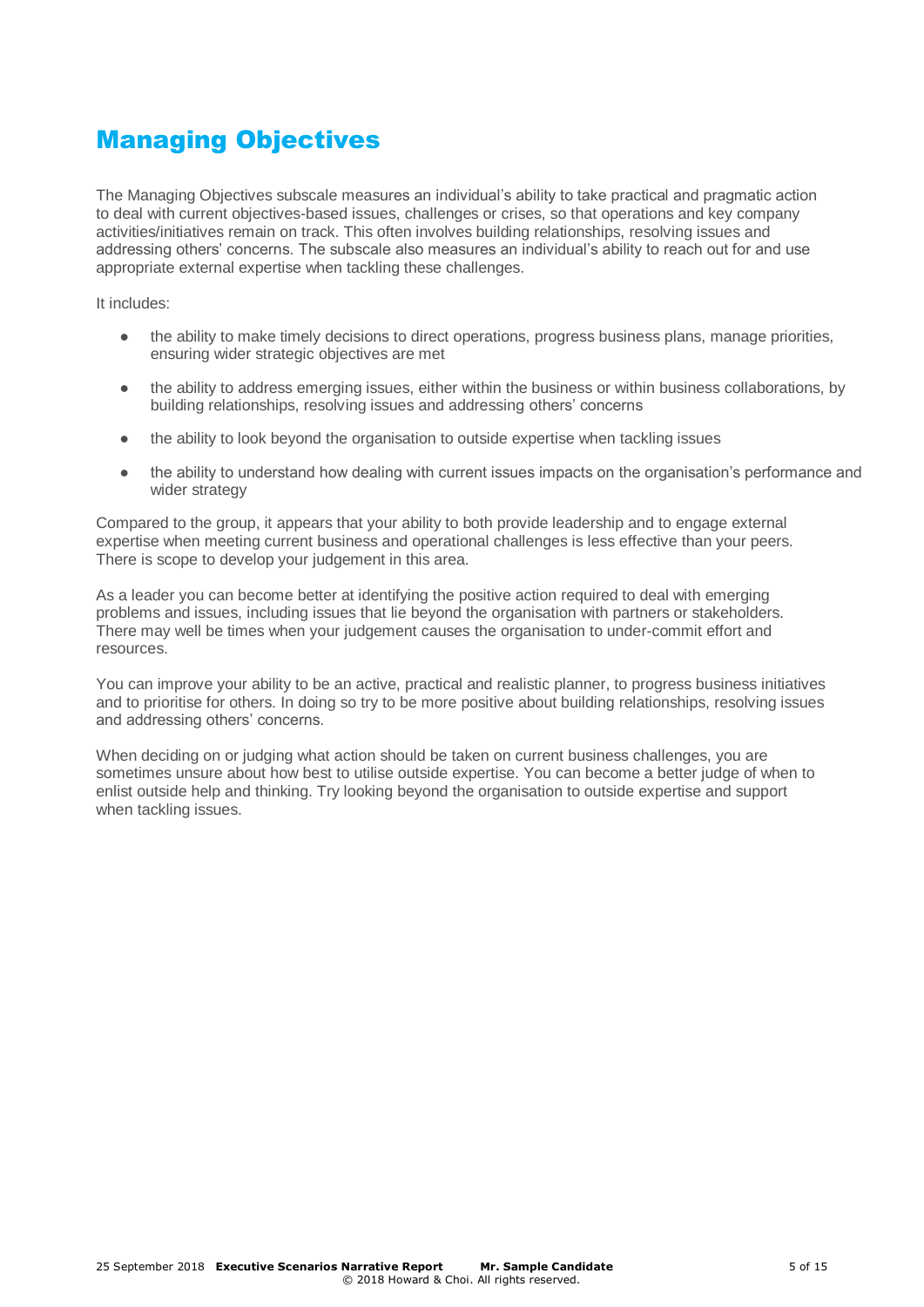## Feedback on Managing Objectives

Managing Objectives comprises two key themes:-

**Leading and Managing the Work**, which is about providing leadership and support to others in dealing with the current business issues. It is also having the skills to effectively plan and deal with operational challenges and wider partnership or business activities.

**Using External Help**, which is about seeing the need to and being highly proactive in seeking appropriate support or advice. Hence, understanding one's strengths and limitations and seeking external support, gaining professional or expert advice, and buying in specialist resources to gain a competitive advantage.

#### **Leading And Managing The Work**

(Providing leadership on current business and operational challenges)

#### **Development Tips**

Consider ways of supporting staff re-deployment.

See if you can help resolve disputes or act as the mediator to seek senior level agreement on the way forward.

Seek to use surveys and other business information more effectively to support your case when dealing with internal resistance to proposals.

Consider continuing to progress the detail of a new proposal facing opposition – it may help to unblock resistance.

Ensure that you provide sufficient focus on partnership activities, and that such activities are kept firmly on track.

#### **Using External Help**

(Engaging appropriate external expertise)

#### **Development Tips**

There are no specific development tips for you in this area, but some general advice is provided in the section below.

#### **General development advice for individuals wanting to develop their judgement in the area of Managing Objectives**

- As a manager, ensure you are able to set clear expectations to all. Are your staff clear about what they are doing and why? Do your customers have clear service expectations?
- **●** As a manager, consider the challenges your staff face in managing their time effectively and dealing with pressures of workload and what the likely options are. Discuss and coach them on such issues so that they are equipped to solve these problems more independently.
- When deciding how best to tackle business issues, challenges and crises, remember the option of engaging external help, advice or expertise. You don't need to do everything on your own.
- **●** Observe other leaders' business situations and challenges, and practise making the tough calls and courageous decisions as if for real. Did you get the decision right? Did you spot the most effective solution? Did you get to the core of the problem?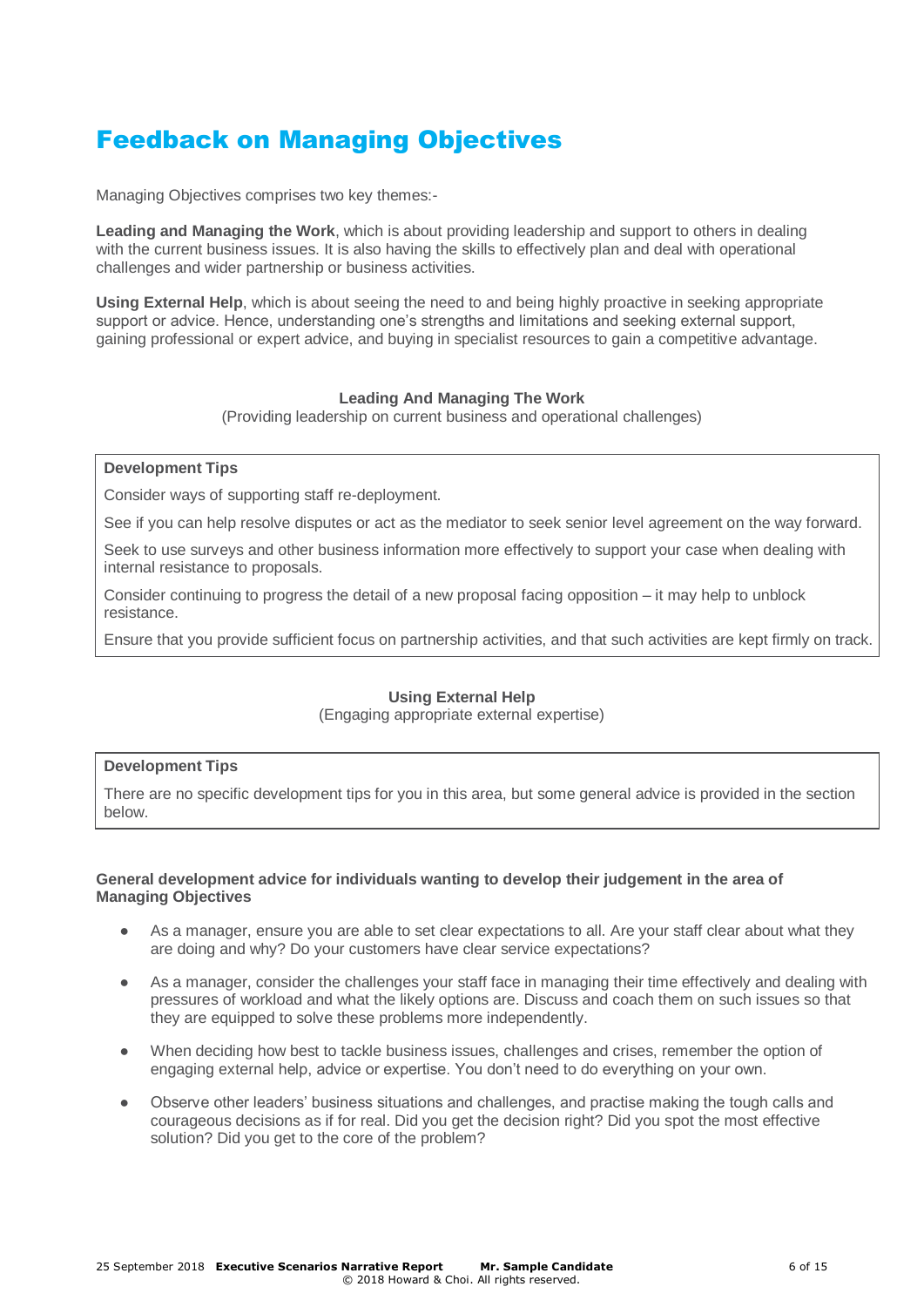- **●** Use business information to your advantage. Consider how best to collect such data, how best to use it to make informed business decisions and how best to communicate it. Understand its potential power and limitations in influencing others.
- **●** Consider how you can act as a mediator and help resolve difficult situations between stakeholders through active listening and diffusing the situation; then helping to identify a way forward.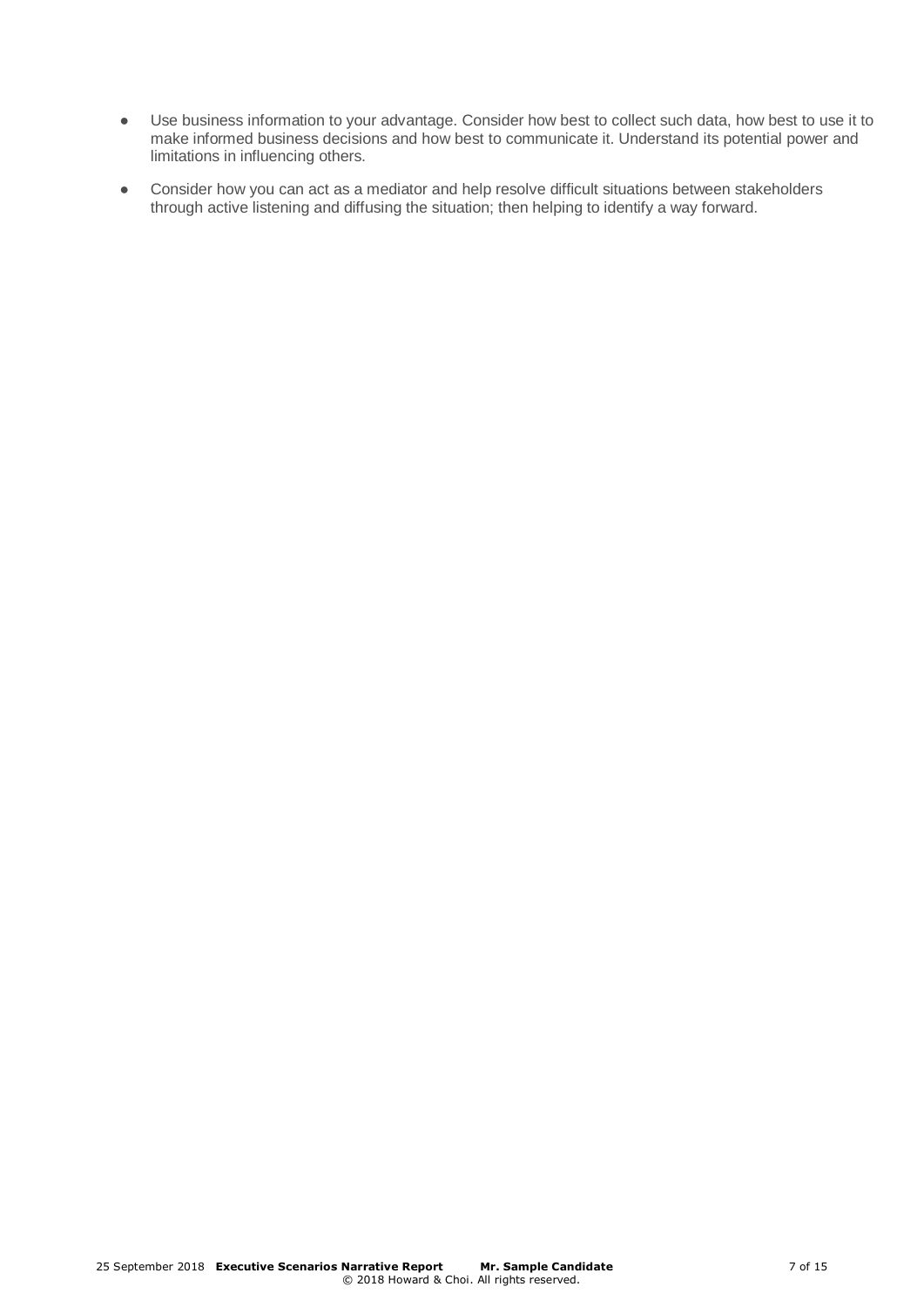## People Management

The People Management sub-scale measures an individual's ability to manage the organisation's people issues so that it can better meet business objectives. It measures the ability to resolve disputes and tackle motivation, morale, communication and performance issues affecting individuals or the workforce as a whole.

It includes:

- the willingness and ability to openly resolve disputes between key individuals and parties, by understanding their different perspectives
- the ability to work with individuals, for example effectively dealing with performance and communication issues, or judging when colleagues can and cannot progress issues for you
- the ability to tackle motivation, morale and performance issues affecting the workforce
- dealing effectively with people issues at a strategic and senior level

Compared to the group, it appears that your ability to manage the organisation's people issues is slightly less effective than that of your peers. Although your judgement on some aspects of people management is sound, there is probably scope to develop your judgement in this area.

Occasionally you may favour quick action to force an end to disputes between parties or individuals, leaving underlying tensions unresolved. Try being more willing to take action to openly resolve disputes between key individuals and parties, to the benefit of all over the longer term.

You might benefit from sharpening your judgement when dealing with individuals, being more objective and perhaps being more determined to work through issues. Occasionally you avoid directly addressing difficult performance and communication issues or don't take them seriously enough. For example at times you might place colleagues in a difficult position by requesting they progress issues for you. At other times you may miss the opportunity to more fully communicate with colleagues or to help them improve their performance.

There may be scope for you to address motivation, morale and performance issues within the workforce more effectively. Occasionally you either under-react to staff concerns, or over-react by escalating a situation or dismissing it as irretrievable. Try developing a more balanced approach, working through a people situation as it is to resolve it rather than down-playing its significance or quickly dismissing it as beyond retrieval.

You can also fine tune your judgment on when action is required on people issues, and can become better at distinguishing between good and bad interventions.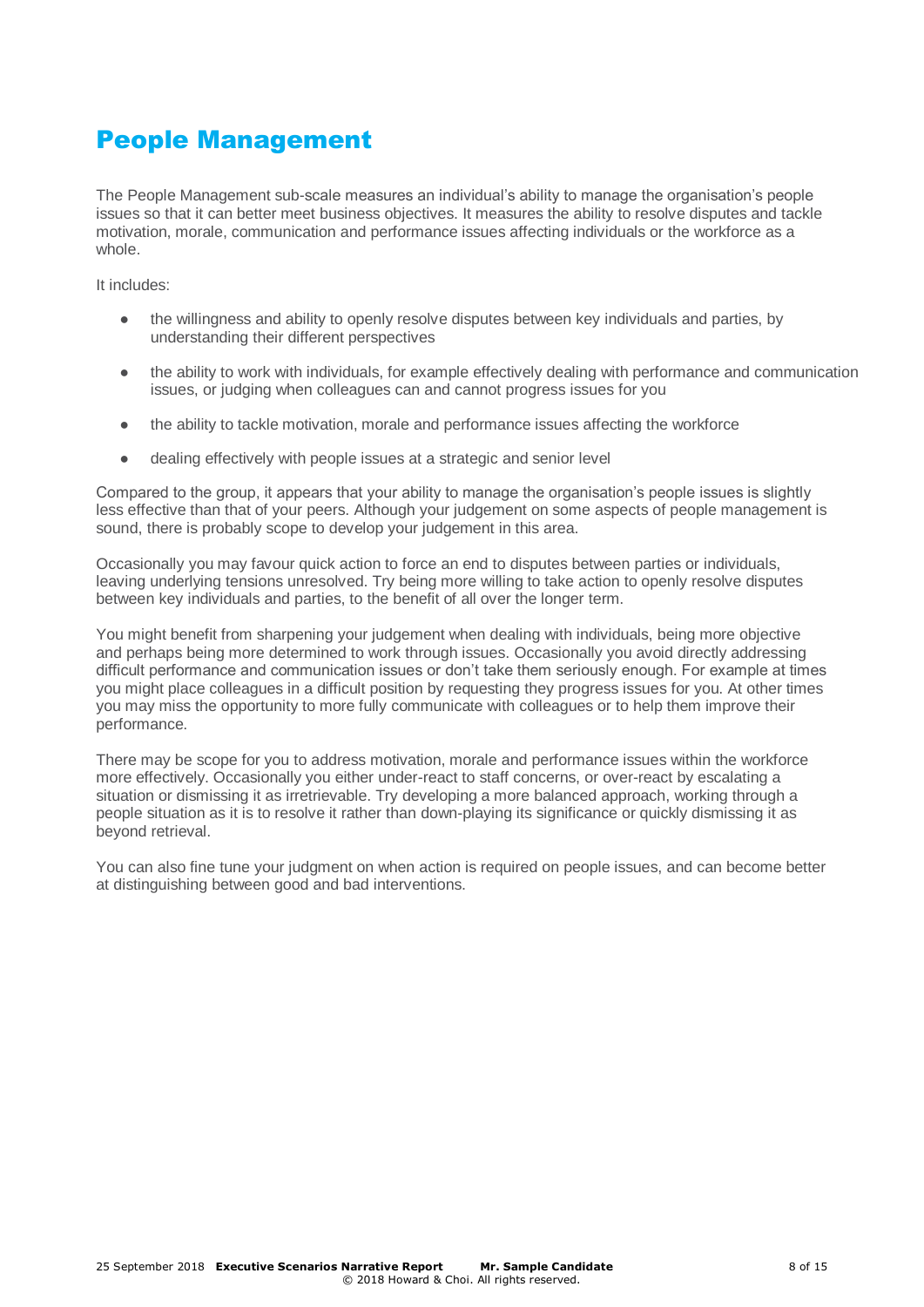## Feedback on People Management

People Management comprises two key themes:-

**One-To-One**, is about the skills to communicate effectively and address issues with individuals. This will include dealing with performance and motivational issues, dealing with conflict situations and the ability to build sustainable relationships with others by operating professionally and respectfully.

**Workforce**, is about the skills to communicate effectively and address issues with the wider workforce. This will include dealing with communications relating to changes, performance expectations, targets, or tackling grievances or conflicts. It is about demonstrating the appropriate support to the workforce that ultimately benefits the business.

#### **One-To-One**

(Addressing motivation, morale, conflict and performance issues involving individuals)

#### **Development Tips**

Appreciate the limitations of simply telling people that they should be more tolerant of tensions and different organisational cultures – more direct action may be required.

#### **Workforce**

(Addressing motivation, morale, conflict and performance issues affecting part or all of the workforce)

#### **Development Tips**

Ensure that you are not too protective in defending your team, despite the actions of some other managers. You may increase the risk of a drop in team working across the whole organisation.

Consider carefully the consequences of addressing team working problems at senior level caused by seeking to remove the apparently guilty parties.

When reviewing a challenging business activity such as a joint venture that is going through a difficult period, support the managers of the joint venture as best as you can with ideas for possible turnaround, rather than just recommending ceasing the business arrangement too early.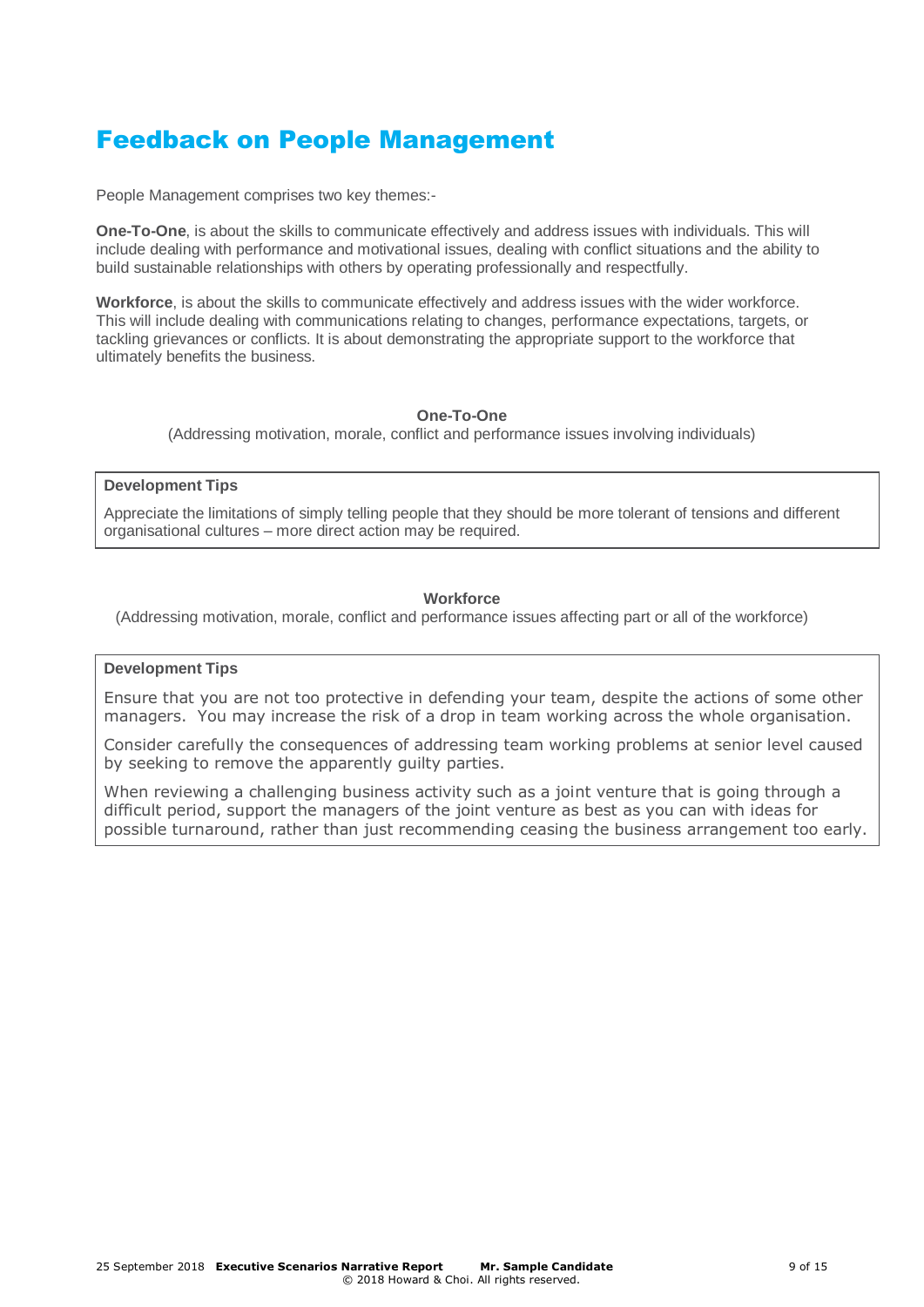#### **General development advice for individuals wanting to develop their judgement in the area of People Management**

- **●** Try fine-tuning your ability to read people situations at work. Think through how effective your potential decisions might be. Put yourself in the other person's perspective. Ask others what they think.
- **●** Take the lead in resolving motivation, morale and conflict issues. People look to senior leaders for signs that things can improve and can be tackled.
- **●** Treat staff decently and respectfully. Although at times you may think they deserve to be treated poorly in order to teach them a lesson, it will affect their morale and they will lose respect for you. Often the most sustainable way to improve others' behaviours is by improving your own behaviours towards others rather than directly attempting to change others.
- **●** Try to understand performance issues from the individual's perspective. This might guide you to appropriate interventions e.g. appropriate training or coaching, confidence building, working on attitude, better communications on clarifying expectations.
- **●** Focus more on understanding individuals, their preferences and their needs. Also, the same applies for different groups of people who might have different cultures and backgrounds. Link this to appreciating what their needs and motivations might be.
- **●** Understand the demands that the organisation places on people and what aspects might create frustration, concern, or worry for them e.g. workload issues, rumours of organisational change.
- **●** Ensure you are open and communicative with all staff especially in times when staff feel there is a lot of uncertainty within the business.
- **●** Be adaptable with people as they are all different, so adapt to them to build a good rapport and provide the support that works best for them e.g. some might respond well to a coaching style, others might prefer clear, direct instructions to follow.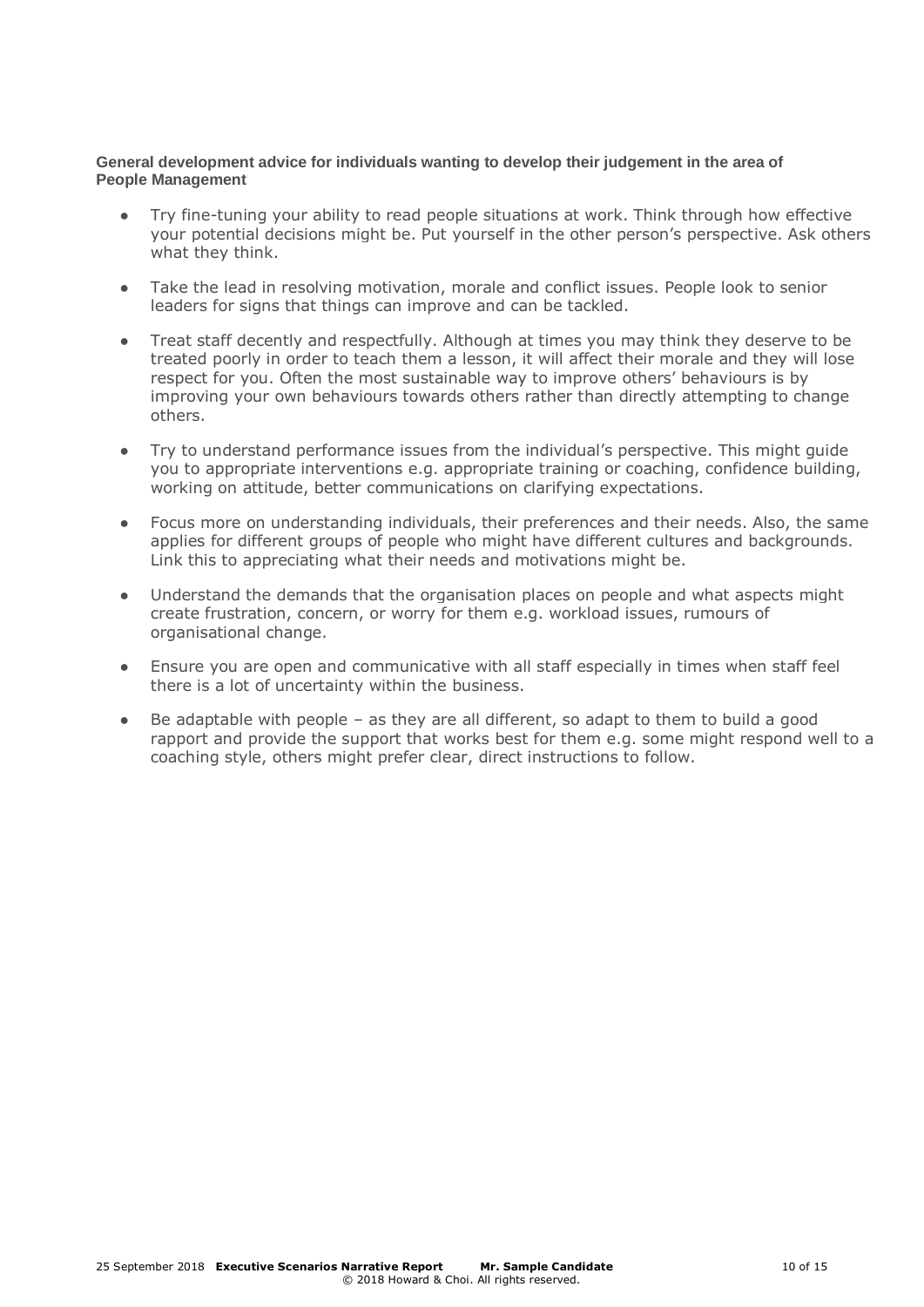## Corporate Management

The Corporate Management sub-scale measures an individual's ability to take a corporate approach when tackling issues: one that benefits the whole organisation, and supports and sustains it both internally and commercially. This involves putting oneself out and making the effort to personally address tough challenges facing the organisation.

It includes:

- persistently tackling tough corporate issues and challenges not necessarily of your own making, rather than avoiding them or giving up early
- taking action that ultimately benefits the whole organisation
- seizing opportunities and tackling commercial issues so that the business is supported and sustained
- building corporate strategy that is sustainable

Compared to the group, it appears that your ability to take a corporate approach that supports and sustains the organisation is less effective than that of your peers. There is scope to develop your judgement in this area.

When faced with tough issues, you tend to underestimate your chances of success if you take action. High scorers on the corporate management subscale tend to be optimistic, relaxed, adaptable and social confident individuals – are you being too pessimistic in your judgements and giving up or giving in too early in the face of obstacles or difficulties? Are you inclined to avoid tough issues?

You are more inclined than your peers to place the internal cohesion and commercial success of the organisation at risk by avoiding issues. Try seeking solutions that ultimately benefit the whole organisation.

You may sometimes fail to fully tackle commercial issues, risking the commercial progress needed to support and sustain the business. Try to tackle rather than accept obstacles to progress more often.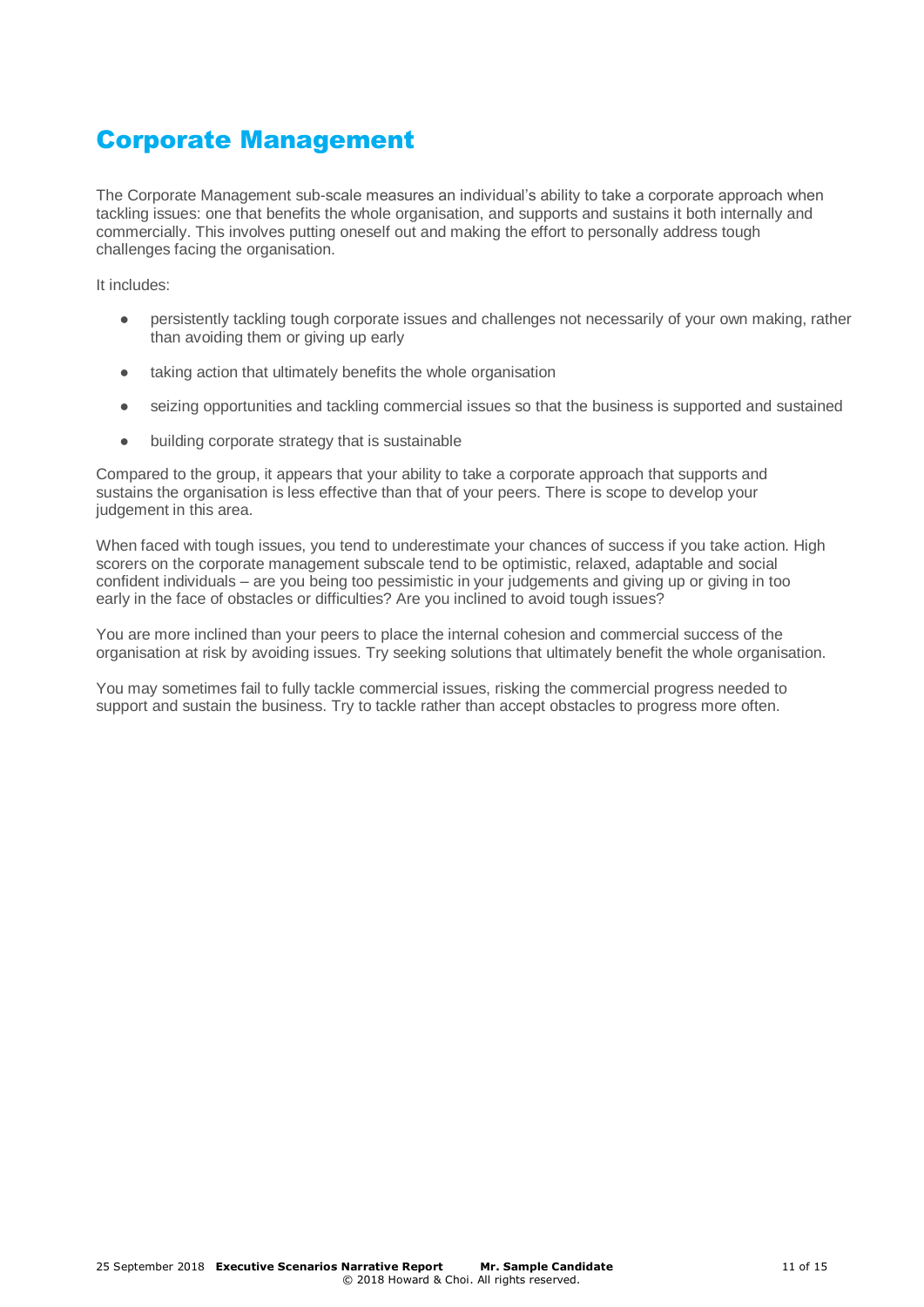## Feedback on Corporate Management

Corporate Management comprises two key themes:-

**Organisational Support**, is about having the underlying values, loyalty and skills to fully support the organisation. One will proactively address corporate issues and improve organisational processes to achieve improvements and sustained benefits for the company.

**Commercial Support**, is about having the skills and the persistence to drive through new business ventures and opportunities. One will help develop and see the potential of such commercial undertakings and will address any resistance and avoid compromises that might dilute the commercial advantage.

#### **Organisational Support**

(Taking a corporate approach that supports and sustains the organisation)

#### **Development Tips**

Ensure that you do not give up on people from certain parts of the business e.g. from a part that is about to close.

Address strained relationships between different parts of the business or between business partners.

#### **Commercial Support**

(Taking a corporate approach that supports and sustains the business commercially)

#### **Development Tips**

Address senior-level resistance to new business opportunities; get to the bottom of the concerns and do this quickly to ensure that things are not delayed.

Do not give up too easily to competitors and allow them to enter the market first, thinking you can enter later and learn from their mistakes.

#### **General development advice for individuals wanting to develop their judgement in the area of Corporate Management**

- **●** Corporate decision making involves making decisions that benefit the organisation, and supporting the majority or the wider team – even if it means it might be at your own or immediate team's expense. Be sure that your decisions support the organisation, rather than avoiding difficult situations or giving up.
- Ensure you prioritise actions that support the organisation's commercial future, even where this means tackling difficult issues.
- **●** Have the conviction to deal with tough decisions that will benefit the wider business by properly addressing issues rather than to take the easy decisions that are short-term fixes, or that just shifts the problems elsewhere.
- Think carefully through commercial tactics. However, progressing business is very much about exploring new approaches, and taking calculated risks. So be proactive, seize opportunities and don't give up too easily with business ideas.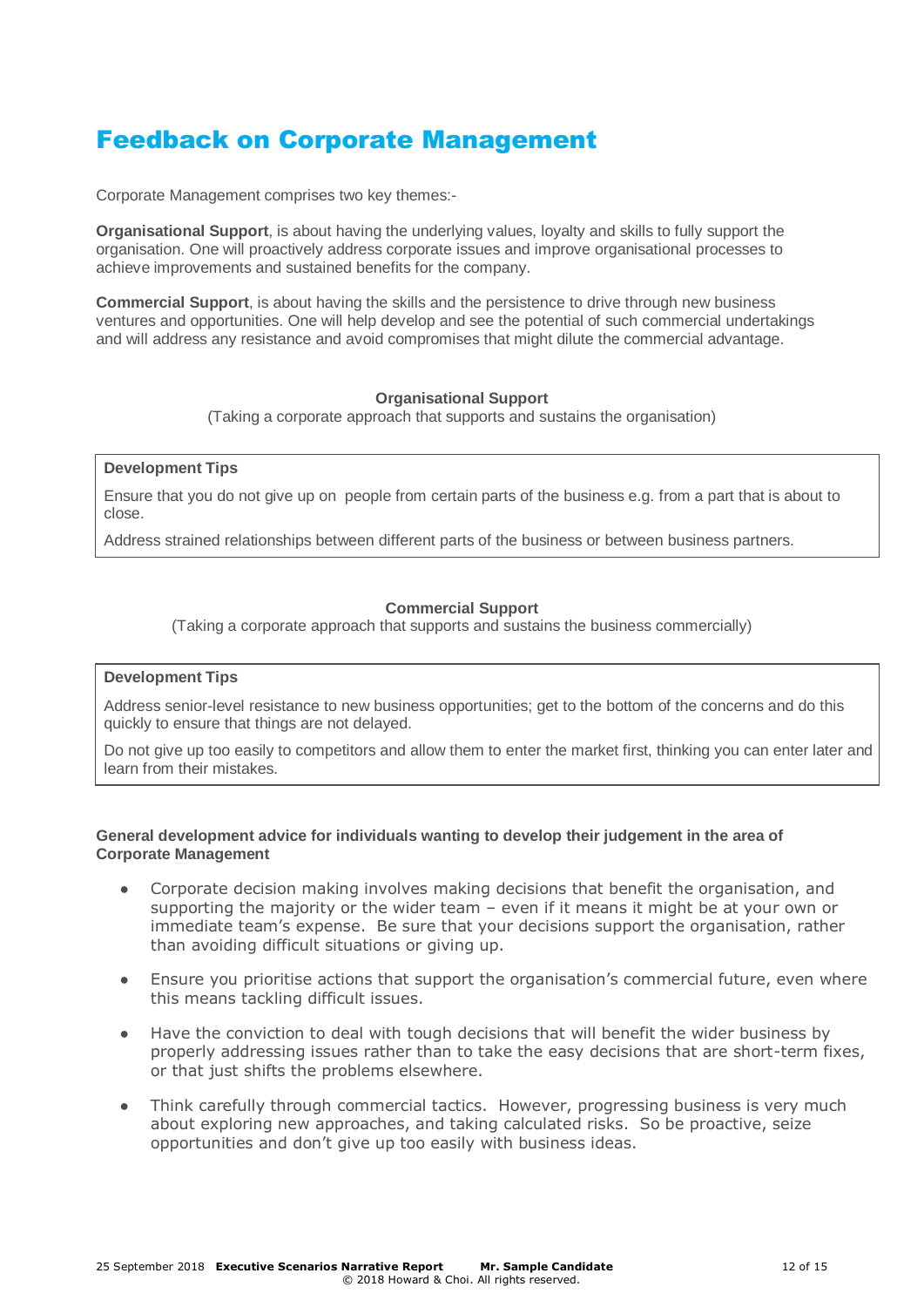- **●** Work closely with stakeholders and partners and explore options together to resolve issues and find new opportunities.
- **●** Focus on the wider corporate good rather than on defending or protecting your own area, or getting side-tracked into internal disputes and office politics which detract from supporting the organisation's objectives.
- **●** Consider and use the appropriate channels in tackling issues and disputes, so that the integrity and reputation of the business is preserved.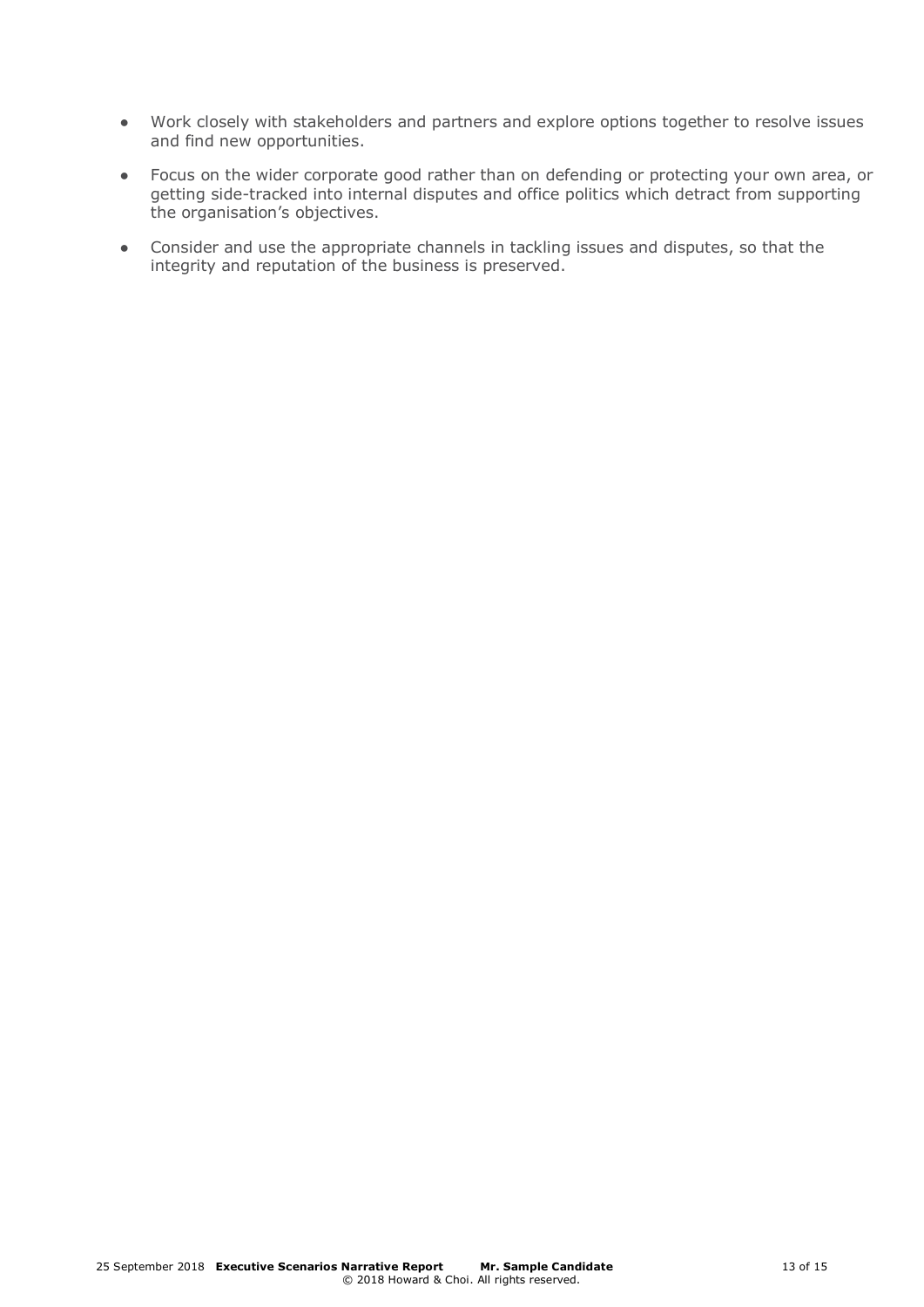## Managerial Judgement And Subscales

 $\sim$ 

Managerial Judgement is the key measure for making decisions. Performance on this scale is based on all the questions in the test (i.e. the other 3 subscales combined). The following table displays Mr. Sample Candidate's raw and normed scores on these four scales.

| <b>Scale</b>                   | <b>Raw Score</b> | <b>Sten</b>    | <b>Percentile</b> | <b>T-score</b> | Grade |
|--------------------------------|------------------|----------------|-------------------|----------------|-------|
| <b>Managerial</b><br>Judgement | 96               |                |                   | 25             | Е     |
| Managing<br>Objectives         | 31               |                | 1                 | 28             | Ε     |
| People<br>Management           | 36               | $\overline{4}$ | 16                | 40             | D     |
| Corporate<br>Management        | 29               |                | 4                 | 26             | E     |